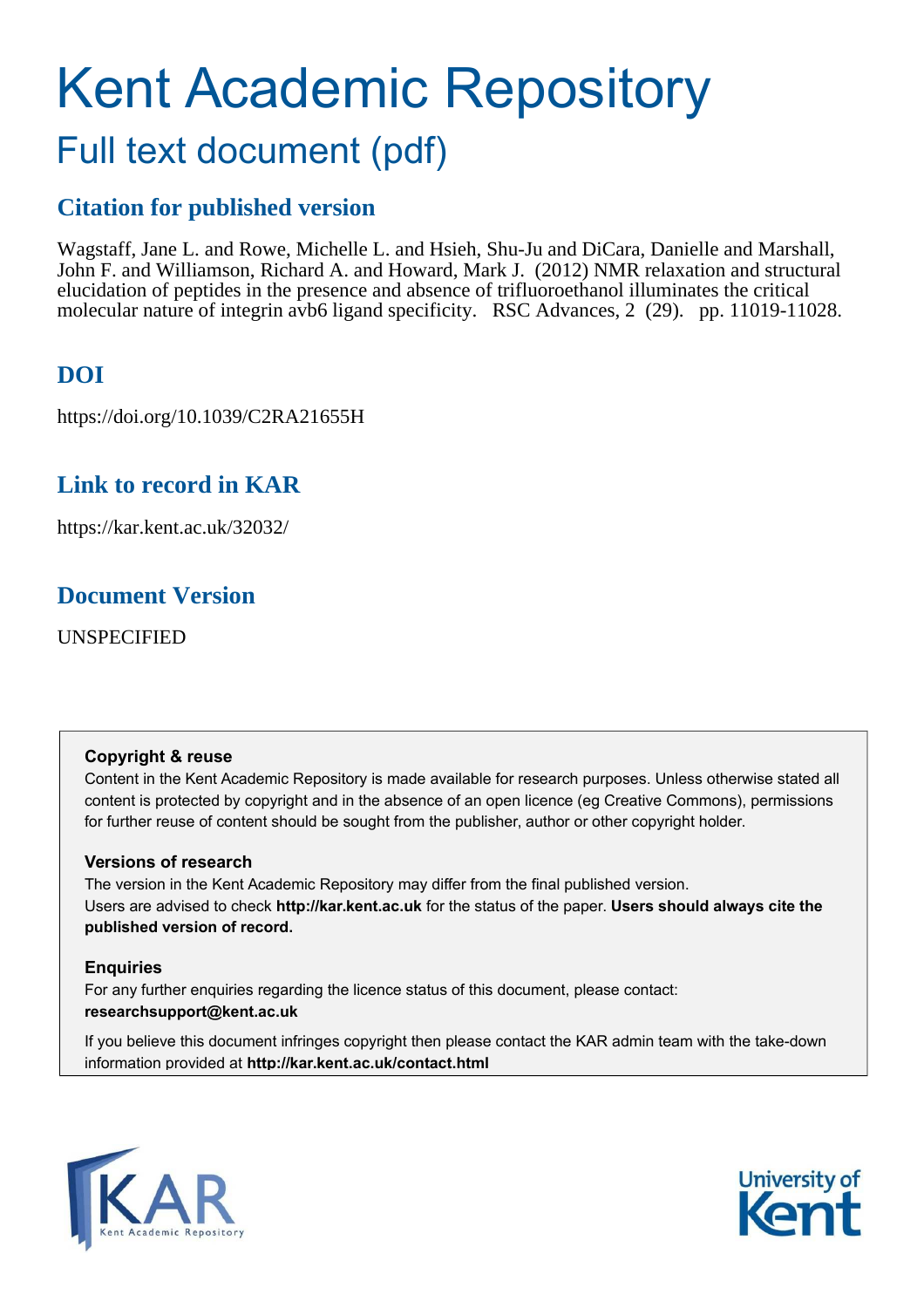## [RSC Advances](http://dx.doi.org/10.1039/c2ra21655h) [Dynamic Article Links](http://dx.doi.org/10.1039/c2ra21655h)

Cite this: RSC Advances, 2012, 2, 11019–11028



### NMR relaxation and structural elucidation of peptides in the presence and absence of trifluoroethanol illuminates the critical molecular nature of integrin  $\alpha \nu \beta$ 6 ligand specificity†

Jane L. Wagstaff,<sup>a</sup> Michelle L. Rowe,<sup>a</sup> Shu-Ju Hsieh,<sup>ab</sup> Danielle DiCara,<sup>cd</sup> John F. Marshall,<sup>c</sup> Richard A. Williamson<sup>\*a</sup> and Mark J. Howard<sup>\*a</sup>

Received 1st August 2012, Accepted 14th September 2012 DOI: 10.1039/c2ra21655h

Integrin  $\alpha$  $\beta$ 6 is an important emerging target for both imaging and therapy of cancer that requires specific ligands based on Arg-Gly-Asp (RGD) peptides. There remains little correlation between integrin-RGD ligand specificity despite studies suggesting an RGD-turn-helix ligand motif is required. Here, we describe the application of <sup>15</sup>N NMR relaxation analyses and structure determination of  $\alpha \nu \beta 6$  peptide ligands in the presence and absence of trifluoroethanol (TFE) to identify their critical molecular nature that influences specificity, interaction and function. Two linear peptides; one known to demonstrate  $\alpha$  /6 specificity (FMDV2) and the other based on a natural RGD ligand (LAP2), were compared to two additional peptides based on FMDV2 but cyclised in different positions using a disulphide bond (DBD1 and DBD2). The cyclic adaptation in DBD1 produces a significant alteration in backbone dynamic properties when compared to FMDV2; a potential driver for the loss in  $\alpha \nu \beta 6$  specificity by DBD1. The importance of ligand dynamics are highlighted through a comprehensive reduced spectral density and ModelFree analysis of peptide <sup>15</sup>N NMR relaxation data and suggest  $\alpha \beta$ 6 specificity requires the formation of a structurally rigid helix preceded by a RGD motif exhibiting slow internal motion. Additional observations include the effect of TFE/water viscosity on global NMR dynamics and the advantages of using spectral density NMR relaxation data to estimate correlation times and motional time regimes for peptides in solution.

#### Introduction

Integrins are heterodimeric glycoproteins composed of noncovalently linked  $\alpha$  and  $\beta$  subunits<sup>1</sup> that dynamically translate extracellular matrix cues into intracellular responses, including mechanical, biochemical, and genetic signals, thereby modulating cell proliferation, survival, migration, and invasion.<sup>2</sup> These properties make many integrins key determinants of the survival and spread of cancer and one such integrin,  $\alpha v \beta 6$ , is only expressed on epithelia and then only during processes of tissue remodelling; including wound healing, chronic inflammation, and cancer.<sup>3,4</sup> Many investigations have identified  $\alpha \nu \beta 6$  as imparting a pro-invasive and aggressive phenotype when overexpressed on cancer cells<sup> $4-7$ </sup> that reflects the clinical situation in humans, since survival from cancer of the colon, cervix or from non-small cell lung cancer is reduced significantly if cancers express high levels of  $\alpha v \beta 6$ .<sup>8</sup> Integrin  $\alpha v \beta 6$  is scarce or absent in normal tissue but its presence drives tumour invasion and shortens survival, therefore it represents a major new specific molecular target for many cancers. There are 24 known integrins that cover a variety of signalling functions<sup>1</sup> and it is imperative that specific molecular targeting to  $\alpha v \beta 6$  is achieved to maximise opportunities for tumour imaging and therapy. The challenge for specific molecular recognition of ligands toward  $\alpha v \beta 6$  is complicated by it being a member of the arginine-glycineaspartic acid (RGD) receptor class of integrins that includes  $\alpha \varphi \beta$ 3,  $\alpha \varphi \beta$ 5,  $\alpha \varphi \beta$ 8,  $\alpha$ 8 $\beta$ 1,  $\alpha$ 5 $\beta$ 1 and  $\alpha$ IIb $\beta$ 3.

Peptide agonists with increased specificity to  $\alpha \nu \beta 6$  have been found to recognise an extended motif Asp-Leu-Xxx-Xxx-Leu (DLXXL)<sup>9</sup> creating a larger recognition sequence of RGDLXXL. We have previously reported that 20-mer peptide ligands in 30% (v/v) trifluoroethanol (TFE) form structures with RGDLXXL turn-helices where increased helix length correlated with affinity toward  $\alpha v \beta 6$ .<sup>10</sup> TFE promotes secondary structure in peptides<sup>11</sup> and influences protein structure and function<sup>12</sup> therefore the relevance of the TFE induced helix to  $\alpha \nu \beta 6$  binding requires confirmation. <sup>1</sup>H STD NMR<sup>10</sup> and <sup>13</sup>C, <sup>1</sup>H 2D STD

*<sup>a</sup>Protein Science Group, School of Biosciences, University of Kent, Canterbury, Kent, CT2 7NJ, UK. E-mail: m.j.howard@kent.ac.uk; r.a.williamson@kent.ac.uk*

*b Institute of Biological Chemistry, Academia Sinica, Taipei, Taiwan <sup>c</sup>Queen Mary University of London, Barts and The London School of Medicine and Dentistry, Institute of Cancer and CRUK Clinical Centre, John Vane Science Centre, Charterhouse Square, London, EC1M 6BQ, UK*

*<sup>d</sup>MRC Laboratory of Molecular Biology, Hills Road, Cambridge, CB2 0QH, UK*

<sup>{</sup> Electronic Supplementary Information (ESI) available: See DOI: 10.1039/c2ra21655h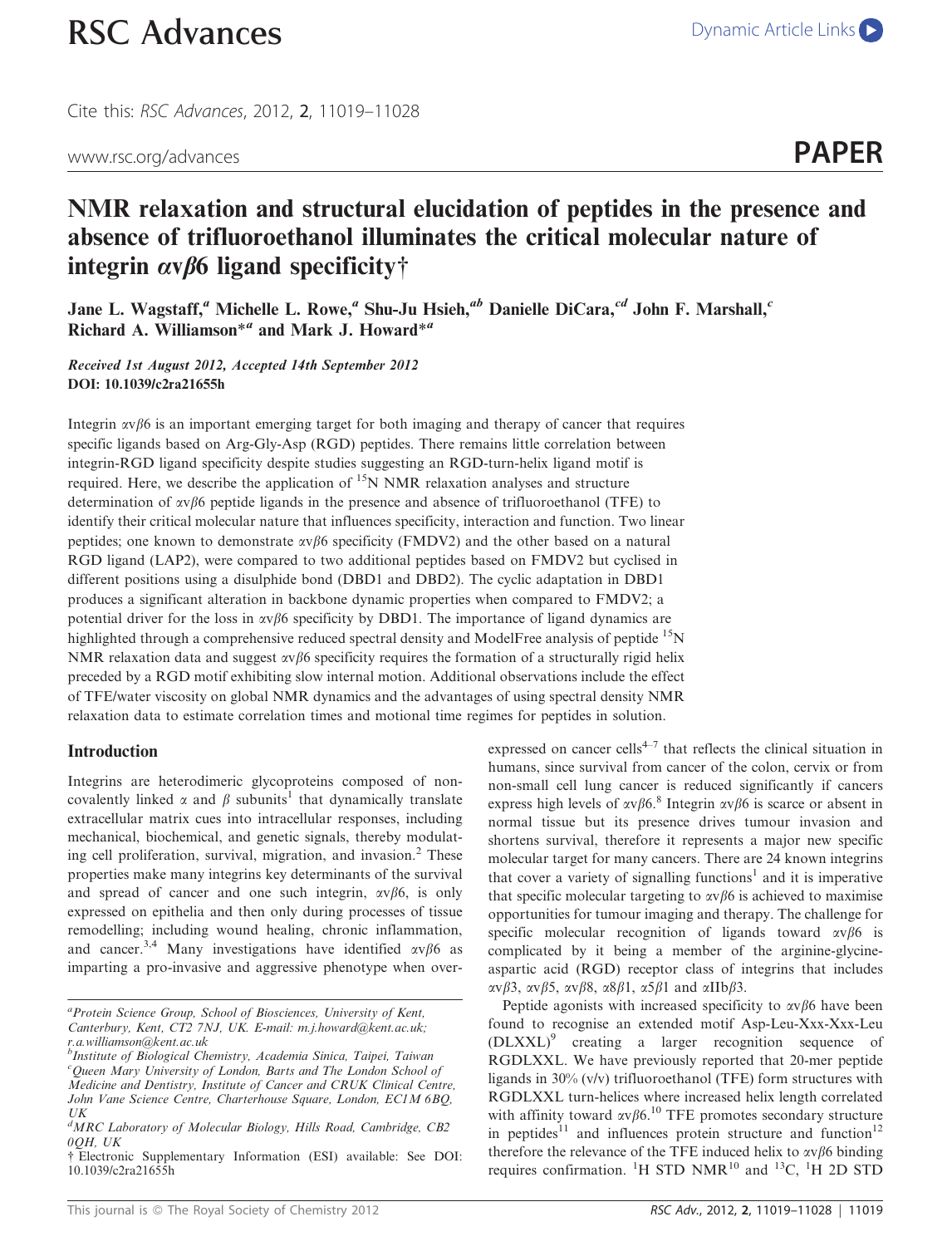NMR,<sup>13</sup> has established  $\alpha \nu \beta 6$  peptide ligands bind in a helical conformation that mirrors the TFE induced structure; justifying the approach of analysing the structures of these peptides using TFE/buffer solutions. The highest specificity peptide toward  $\alpha v\beta6$  to date is A20-FMDV2, with the primary sequence NAVPNLRGDLQVLAQKVART. This peptide sequence was taken from the surface GH loop motif from foot and mouth disease virus serotype O1 BFS capsid protein  $VP1^{14}$  and is a known ligand for integrin  $\alpha v \beta 6$ .<sup>10</sup> The FMDV GH loop sequence is very divergent, however the primary recognition motif RGD and to an extent the longer motif RGDLXXL is highly conserved among field isolates.<sup>15</sup> A20-FMDV2 has been shown to exhibit extremely high specificity toward  $\alpha v \beta 6$  over other integrins from *in vitro*<sup>10</sup> and *in vivo* studies, the latter using mouse models that illustrate clear selectivity of A20-FMDV2 for  $\alpha \nu \beta 6$  over  $\alpha \nu \beta 3$ ; thus proving the potential of  $\alpha \nu \beta 6$  as a cancer target.8,16

A20-FMDV2 exhibits great promise but, there are advantages to providing either mimetics or modified versions of this peptide to enhance affinity, increase *in vivo* half-life and reduced clearance for maximum avidity in clinical use. One such method to improve stability is to cyclise the peptide. Cyclised versions of A20-FMDV2 were produced using a disulphide bond but despite an increase in serum stability, this peptide produced little if any increase in  $\alpha v\beta6$  affinity and a decrease in  $\alpha v\beta6$  specificity. This surprising observation suggests  $\alpha \beta 6$  is sensitive to subtle ligand properties and we report in this <sup>15</sup>N NMR dynamics study that ligand conformational rigidity correlates with  $\alpha \beta 6$  ligand specificity.

Isotopic enrichment provides relatively straightforward access to backbone dynamics over the nanosecond to picosecond timescale as well as affording much-improved precision in the structural elucidation process. NMR backbone dynamics report on the overall tumbling behaviour of the peptide in solution, defined by the molecular correlation time  $\tau_m$ , as well as dynamic internal detail *via* order parameters  $S^2$  and internal motion correlation times  $\tau_e$  reporting on each <sup>15</sup>NH bond vector across the peptide backbone. The order parameter can also be devolved into two separate order parameter processes; *S*<sup>f</sup> 2 for fast motions and  $S_s^2$  for slow motions where all order parameters are permitted to take values between 0.0 and 1.0; these extremes defining a fully disordered random or rigid ordered system respectively. Another important role of NMR relaxation data is to identify and isolate conformational exchange events through the parameter  $R_{ex}$ . NMR solution dynamics have been useful tools in the study of protein internal and global motions related to function but has found very limited use in peptides to date with few examples existing beyond the utility of natural abundance  $^{13}$ C NMR relaxation to study nascent structure,  $^{17,18}$ observing flexibility differences between oxidised and reduced peptide forms<sup>19</sup> or in membrane peptide analysis.<sup>20,21</sup> Our study is the first to observe dynamic changes in the presence and absence of TFE using  $15N$  NMR peptide relaxation with combined ModelFree and spectral density methods that verify this approach for peptides within TFE-buffer systems. Four peptides were used in this study:

FMDV2 (NAVPNLRGDLQVLAQKVART-Hsl) DBD1 (EKCPNLRGDLQVLAQKVCRT-Hsl) DBD2 (CYVPNLRGDLQVLAQKVAKC-Hsl)

#### LAP2 (GFTTGRRGDLATIHGLNRPF-Hsl)

All peptides contain a C-terminal modification of a methionine to a homoserine lactone (Hsl) that occurs from cyanogen bromide cleavage of the recombinant peptide from its fusion partner; hence the removal of 'A20' in peptide names used in previous studies; FMDV2 is A20-FMDV2-Hsl and provides a benchmark for a peptide with high  $\alpha \beta$ 6 affinity. DBD1 and DBD2 are modified FMDV2 peptides, each with a different intramolecular disulphide bond linkage that was designed to support the original A20-FMDV2 structure.<sup>10</sup> The disulphide bond serves two purposes; (a) to force stabilisation of the turnhelix topology and (b) to provide *in vivo* serum stability for clinical use; cyclising peptides has been a successful approach to stabilise peptides in the radiopharmaceutical field for many years. Additional residues Glu1-Lys2 in DBD1 and Tyr2 in DBD2 were inserted to enable *in vivo* imaging labels to be easily attached to the peptides. LAP2 is a natural  $\alpha \beta$ 6 ligand based upon the latency associated peptide (LAP) of a transforming growth factor (TGF $\beta$ 1) with a single mutation M16L to allow cleavage of the peptide from the recombinant fusion partner by cyanogen bromide.<sup>22,23</sup> Unlike FMDV2, LAP and LAP2 have high affinities for integrins other than  $\alpha \nu \beta 6$  and provide comparison data with respect to this wider spectrum of targets.

This NMR based structural and dynamic study of these four 21-mer  $\alpha \nu \beta 6$  peptide ligands illustrates that differences in peptide design, through disulphide bond cyclisation, dramatically alters the fundamental properties of the ligand that in turn influence their affinity and specificity toward  $\alpha \beta$ 6. Our study informs on the critical molecular nature of integrin ligands that defines their interaction and function; optimal ligands for  $\alpha \nu \beta 6$  can be designed in the future. These results also illustrate that the design of drugs or agents toward integrins requires careful consideration of structure and dynamic ligand properties.

#### **Results**

#### Peptide production and purification

Production and purification of all peptides was completed with comparable yields by following our published protocol<sup>23</sup> with one exception: post-translation formylation was observed with LAP2 peptide that was subsequently circumvented by solubilising the peptide for CNBr cleavage in trifluoroacetic acid.

#### Peptide NMR assignments and structural elucidation

All peptides were assigned in the presence and absence of TFE and the structures of the peptides in the presence of TFE solved using 2D and 3D <sup>15</sup>N edited NOESY datasets. Assigned  $15N^{-1}H$ HSQC datasets for each peptide and all peptide NMR assignments are available (Fig. S1 and Table S1, ESI†). The structure closest to the mean for each peptide is shown in Fig. 1 and structural ensembles and statistics shown in Fig. S2 and Table S2 in ESI†. All ensembles show variation due to low numbers of structural restraints beyond the helical regions but disorder is better identified using NMR relaxation dynamics. Structural limits for each peptide are also defined in Fig. 1 that includes a schematic of contacts and restraints. Fig. 1 confirms all peptides conform to the RGD-turn helix motif as reported previously<sup>10</sup> and additional structural information is reported in the ESI†.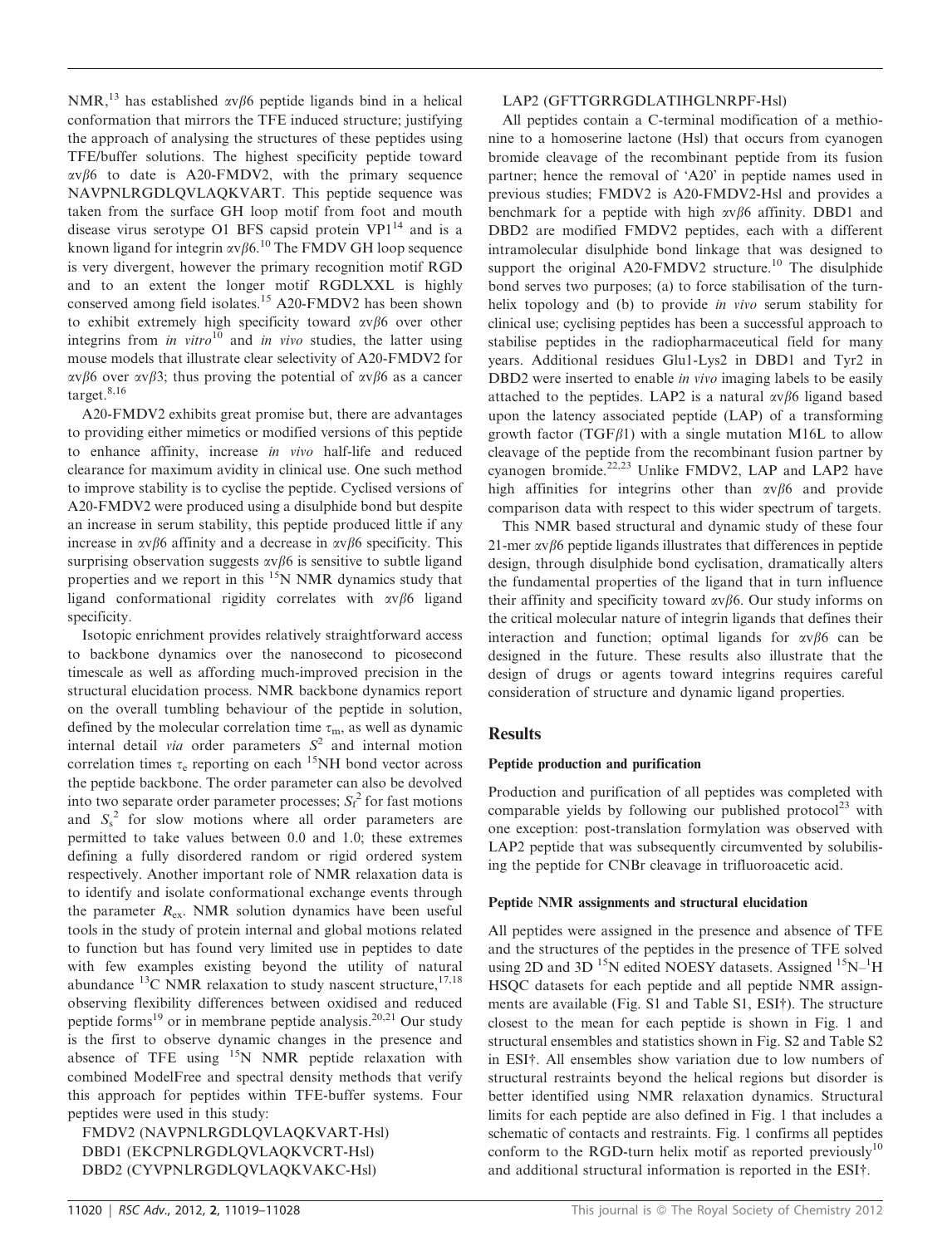

Fig. 1 Structures closest to the mean for each peptide and NOE contacts, hydrogen bond restraints assigned for DBD1(a), DBD2 (b), FMDV2 (c) and LAP (d) in the presence of 30% (v/v) TFE. Key residues of the RGDLXXL/I motif are shown as sticks on each structure.

#### $15$ N NMR relaxation studies  $\pm$  TFE

Relaxation parameters were obtained for individual amino acids in each peptide in the absence of TFE (Fig. S3, ESI†) and mean values for each parameter within its respective peptide are summarised in Table 1(a). In the absence of TFE, relaxation parameter sets distinguish disulphide bonded cyclic peptides from free peptides. FMDV2 and LAP2 free peptides exhibit variability across  $T_1$  (longitudinal relaxation time),  $T_2$  (transverse relaxation time) and  $\eta$  (heteronuclear NOE) that defines both termini from larger  $T_1$  and  $T_2$  values and highly negative  $\eta$ values. DBD1 and DBD2 values are significantly different and confirm a compact topology is present for these peptides even in the absence of TFE. The global correlation time  $\tau_{\rm m}$ , in the absence of TFE, was estimated for DBD1, DBD2, FMDV2 and LAP2 to be 2.4  $\pm$  0.1, 3.8  $\pm$  0.4, 1.4  $\pm$  0.4 and 3.3  $\pm$  0.2 ns using dipolar  $T_1$  and  $T_2$  equations to correlate average observed to theoretical  $T_1/T_2$  ratios for each peptide. Despite using  $S^2$  = 0.2 in the theoretical treatment (to account for unstructured random coil), these results confirm that  $T_1/T_2$  ratios place emphasis on the spin–spin relaxation time  $(T_2)$  for the estimation of  $\tau_{\rm m}$ . As peptides provide a small population of relaxation data, estimated  $\tau_{\rm m}$  values need additional supporting validation if subsequent ModelFree analysis is required.

|  |  | Table 1 Average <sup>15</sup> N relaxation parameters for DBD1, DBD2, |  |  |
|--|--|-----------------------------------------------------------------------|--|--|
|  |  | FMDV2 and LAP2 peptides obtained at 14.1 T (600 MHz $^1$ H) and 10 °C |  |  |

|                      | ${}^{15}N T_1$ (ms) | ${}^{15}N T_2$ (ms) | $\eta$             |
|----------------------|---------------------|---------------------|--------------------|
| DBD1                 | 558 $\pm$ 5         | $394 + 5$           | $-0.70$            |
| DB <sub>D</sub> 2    | $551 + 5$           | $298 + 5$           | $-0.71$            |
| FMDV <sub>2</sub>    | $696 + 5$           | $592 + 5$           | $-1.20$            |
| LAP <sub>2</sub>     | $768 + 5$           |                     | $-1.20$            |
|                      |                     | $461 + 5$           |                    |
| (b) $30\%$ (v/v) TFE | ${}^{15}N T_1$ (ms) | ${}^{15}N T_2$ (ms) | $\eta$             |
| DB <sub>D1</sub>     | $582 + 31$          | $114 + 12$          |                    |
| DB <sub>D</sub> 2    | $523 + 6$           | $157 + 3$           | $-0.54$<br>$-0.40$ |
| <b>FMDV2</b>         | $572 + 15$          | $169 + 6$           | $-0.27$            |

Relaxation parameters were obtained for individual amino acids in each peptide in the presence of TFE (Fig. S4, ESI†) and mean values for each parameter within its respective peptide are summarised in Table 1(b). FMDV2 and LAP2 illustrate a reduction of both  $T_2$  and  $\eta$  across the structurally defined helical regions for each peptide to confirm the formation of a rigid secondary structure element in the presence of TFE validating the structural limits as outlined in Fig. 1. Relaxation data of DBD1 and DBD2 support TFE promoting helix formation despite these peptides being constrained through the disulphide bond. Using an average  $S^2$  of 0.86 representing a structured state, the global correlation time  $\tau_{\rm m}$  for DBD1, DBD2, FMDV2 and LAP2 were estimated to be 6.6  $\pm$  0.7, 4.9  $\pm$  0.1, 4.9  $\pm$  0.2 and  $3.7 \pm 0.1$  ns respectively in the presence of TFE; also exhibiting variation influenced by  $T_2$  when using  $T_1/T_2$  ratio estimates. This is most noticeable with DBD1 where the average  $15N$  T<sub>2</sub> in TFE is depressed compared to other peptides and suggests exchange line broadening is present in the data. Discounting DBD1, all estimations of  $\tau_m$  in TFE are approximately double that expected based on back extrapolation of protein data using residue number<sup>24</sup> that predicts 21 residue structures at 10 °C to have a  $\tau_m$  of 2.8 ns. The 30%(v/v) TFE/ buffer mixture is reported to have double the viscosity of water at 10  $^{\circ}C^{25}$  which explains this increase in correlation time. This also rationalizes the practical advantage of using NOE over ROE for TFE based peptide structure determination. Equally, knowledge of this viscosity effect further supports our use of low levels of TFE to complete the co-operative transition of helix formation as devised from previous far-UV CD observations.<sup>10</sup> These relaxation data must be considered in context with advanced analysis methods below.

#### Reduced spectral density mapping

<sup>15</sup>N relaxation parameters report on the motional properties of each peptide and such motions are translated through spectral density functions that, being defined from the autocorrelation function, describe the limit and amplitude of frequencies of motions experienced from the reorientations of  ${}^{15}N-{}^{1}H$  bond vectors in each peptide.  $^{15}$ N relaxation parameters (Fig. S3 and S4, ESI<sup>†</sup>) were used to determine reduced spectral density values that makes no assumptions on timescales of motion in the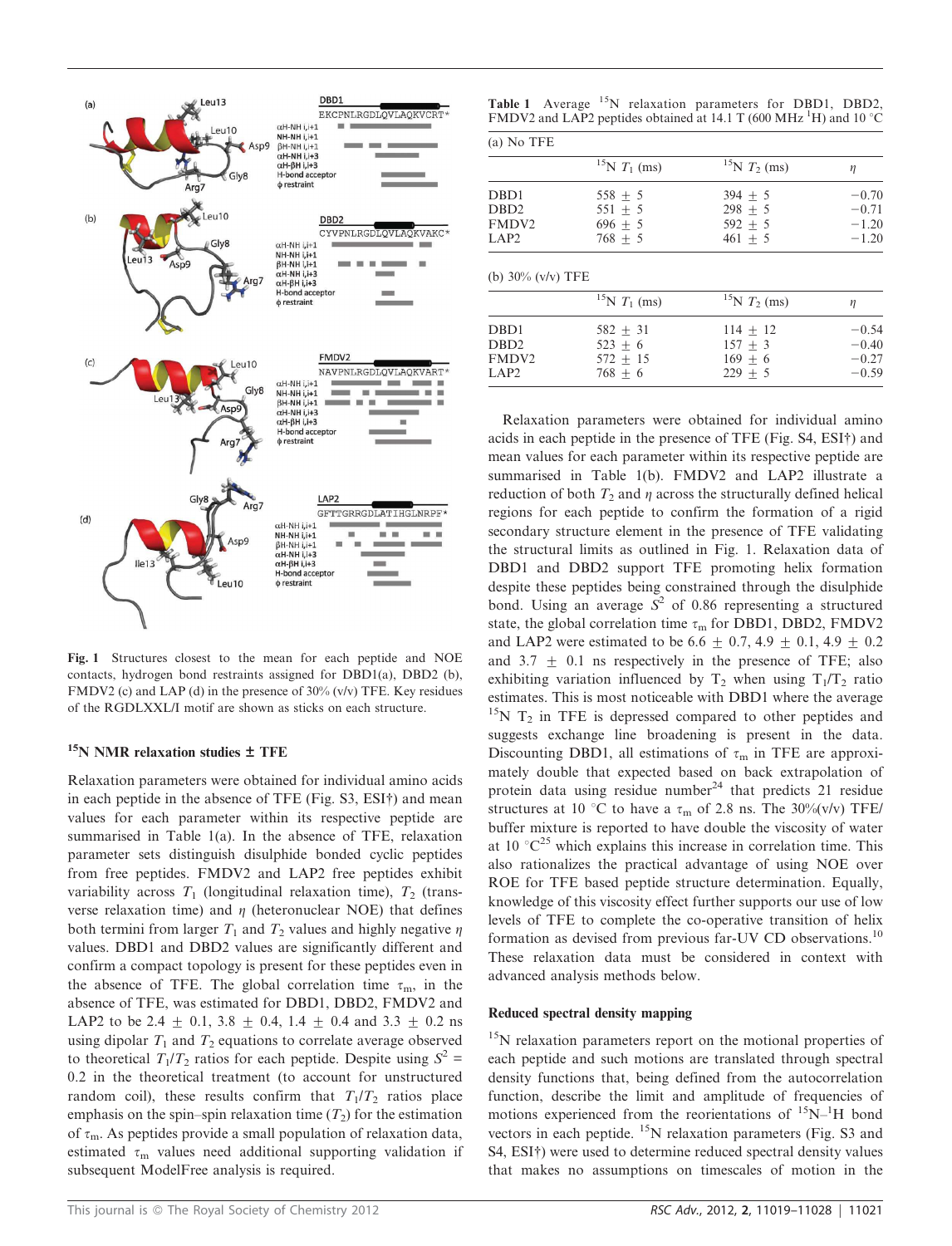molecule under investigation; a clear advantage with small datasets. Spectral densities were estimated at three frequencies: zero,  $\omega_N$  and 0.87 $\omega_H$  where we have adopted the notation that describes each spectral density as  $J(0)$ ,  $J(\omega_N)$  and  $J(\omega_h)$ .<sup>26</sup> Timescales of motion of the  $15N$ – $1H$  bond vector are expressed by each spectral density estimate where  $J(0)$  describes millisecond to nanosecond motion,  $J(\omega_N)$  nanosecond motion and  $J(\omega_h)$  nanosecond to picosecond motion that are qualitatively described as slow, intermediate and fast time regimes respectively. Plots of spectral densities with residue number for each peptide in the absence and presence of TFE are available (Fig. S5, ESI†). Spectral density values can be interrogated graphically



Fig. 2 Parametric curves showing the dependence of  $J(\omega_N)$  on  $J(\omega_h)$  for individual  $^{15}N$  nuclei from (a) DBD1-TFE, (b) DBD2-TFE, (c) FMDV2-TFE, (d) LAP2-TFE, (e) DBD1+TFE, (f) DBD2+TFE, (g) FMDV2+TFE and (h) LAP2+TFE. Defined structure regions from Fig. 1 are coloured blue for RGD-turn and red for the helix region for each peptide. The continuous curved line represents the dependence of theoretical Lorentzian spectral density functions with variable correlation time. The large-dashed line  $(- - -)$  is a least-squared fit to all the data points in  $(a-h)$ , the small-large-dashed line  $(- - -)$  is a fit to only RGD-helix data points in  $(a-d)$  and the small-dashed line  $(- - -)$  is the motional extremes as defined from the data. Motional times defined as the intercept of each dashed line with the theoretical curve are shown on individual plots.



Fig. 3 Parametric curves showing the dependence of  $J(\omega_h)$  on  $J(0)$  for individual  $^{15}N$  nuclei from (a) DBD1-TFE, (b) DBD2-TFE, (c) FMDV2-TFE, (d) LAP2-TFE, (e) DBD1+TFE, (f) DBD2+TFE, (g) FMDV2+TFE and (h) LAP2+TFE. Defined structure regions from Fig. 1 are coloured blue for RGD-turn and red for the helix region for each peptide. The continuous curved line represents the dependence of theoretical Lorentzian spectral density functions with variable correlation time. The large-dashed line  $(- - -)$  represents a least-squared fit to all the data points in (a–h). Motional times defined as the intercept of each dashed line with the theoretical curve are shown on individual plots.

in order to appreciate the motional time regimes within proteins under investigation<sup>27–29</sup> and Fig. 2 and Fig. 3 illustrate this approach for peptide data in the absence and presence of TFE. The solid curved lines in each figure are an aid to interpretation and represent the simple Lorentzian model of spectral density calculated for a range of correlation times; equivalent to an order parameter  $S^2 = 1.0$  for an isotropic system. Specific motional time points for these curves are shown in Fig. S6, ESI<sup>†</sup>. The scatter of data within each curve is due to global and local motion that can be explained using ModelFree order parameters  $S^2$ ,  $S_f^2$  and  $S_s^2$  as well as exchange line broadening contributions, *R*ex. Linear curve fitting of the data defines line segments that intercept the solid Lorentzian line at specific time points to provide estimates of the timescales of motion for each peptide in the absence and presence of TFE. Data was further utilised to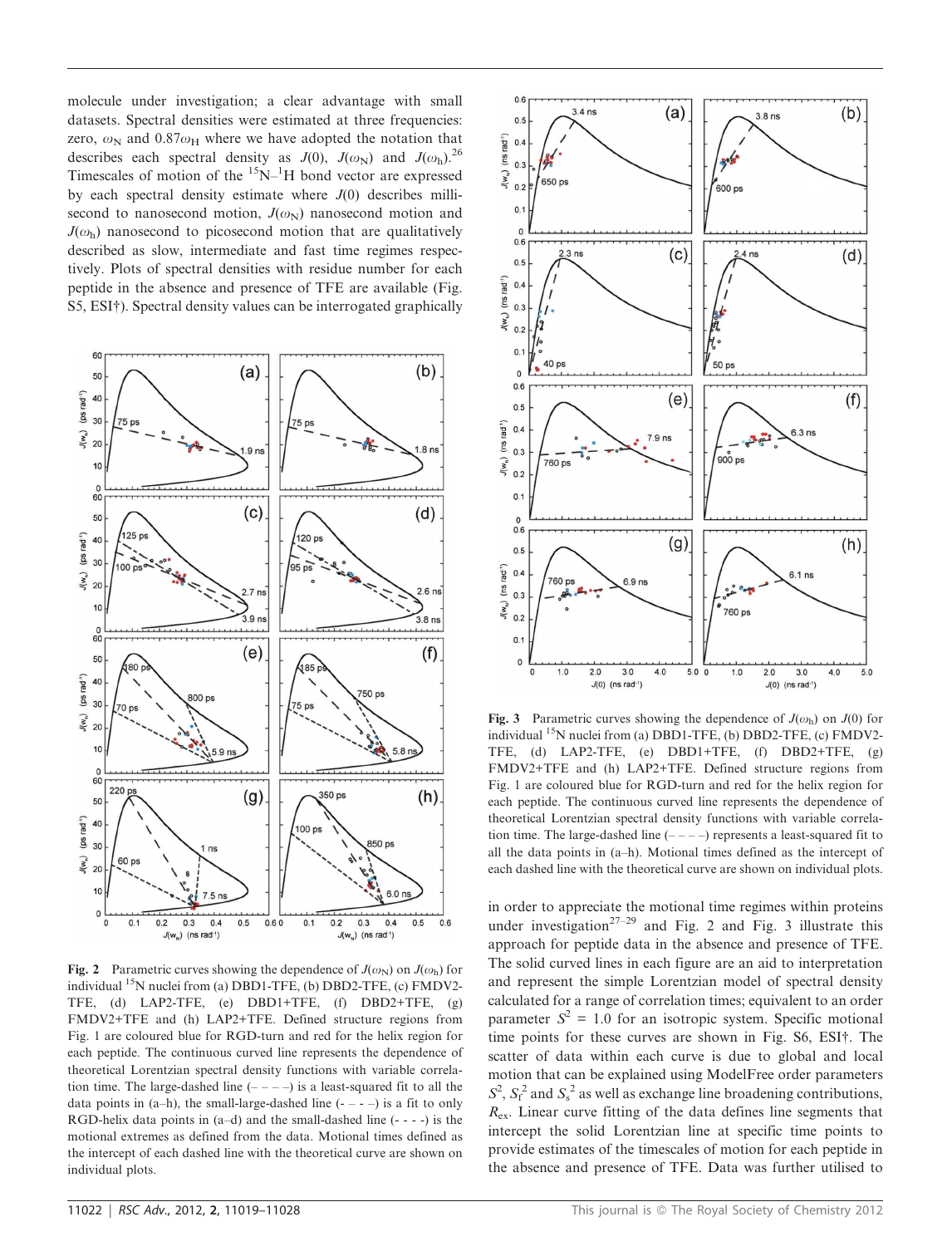understand specific motional behaviour of both RGD-turn (blue data points) and helix motifs (red data points) as defined from the structural data.

Fig. 2 (a–d) displays  $J(\omega_h)$  *vs.*  $J(\omega_N)$  plots for each peptide in the absence of TFE. DBD1 (Fig. 2a) and DBD2 (Fig. 2b) can be analysed using a single fitted dashed line with virtually all  $15N$ – $1H$  bond vectors across the peptides clustering regardless of position in the sequence or presence in the RGD-turn or helix motif. Intercept points for both DBD1 and DBD2 provide similar estimates of the motional times  $\tau$  of 1.9 ns/75 ps and 1.8 ns/75 ps (global/local motion); supporting both disulphide bonded peptides tumbling in concert over the entire sequence. In contrast, non-cyclic peptides FMDV2 (Fig. 2c) and LAP2 (Fig. 2d) display a larger distribution of their spectral density data in the absence of TFE and linear line fitting is different when applied to the entire dataset or to data from the RGD-helix motif. For FMDV2, motional times  $\tau$  of 2.7 ns/100 ps (all values) and 3.9 ns/125 ps (RGD-helix) are obtained with LAP2 providing 2.6 ns/95 ps (all values) and 3.8 ns/120 ps (RGDhelix). As with DBD1 and DBD2, data is comparable between FMDV2 and LAP2 for all residues suggesting similar motional properties but increases in  $\tau$  for the RGD-helix support the presence of nascent structure and short-term structural order. The position of data on each fitted line is influenced by its effective order parameter  $S^2$  that can be quantitatively determined as shown in the original manuscript.<sup>27</sup> However, it is sufficient here to notice FMDV2 and LAP2 data is distributed to the left of the fitted line and closer to the  $J(\omega_N)$  axis supporting overall *S* 2 values for FMDV2 and LAP2 as lower than those for DBD1 and DBD2 in the absence of TFE. Equally, RGD and helix motif data for FMDV2 and LAP2 occurs further from the  $J(\omega_N)$  axis and supports an increased order parameter  $S^2$ compared to data outside these motif regions. This is underpinned by the larger motional time values obtained for these motif regions and we conclude that this method of data handling is useful for discerning structural propensity and relative order in poorly defined regions. Furthermore, these estimates of  $\tau$  proved useful for ModelFree analysis shown below.

Fig. 2(e–h) displays  $J(\omega_h)$  *vs.*  $J(\omega_N)$  plots for each peptide in the presence of TFE with data average fitted dashed lines that define overall and RGD-helix motional limits converging to a point of common overall correlation time. Fig. 2(e) and 2(f) show the cyclic peptides DBD1 and DBD2 continue to exhibit similar  $J(\omega_h)$  and  $J(\omega_N)$  in the presence of TFE with average motional times,  $\tau$ , estimated to be 5.9 ns/180 ps and 5.8 ns/185 ps respectively; even the overall limits estimated from the curves are comparable at 70 ps/800 ps and 75 ps/750 ps respectively. Despite significant differences in structure, the overall dynamic nature of DBD1 and DBD2 are similar on both  $J(\omega_h)$  and  $J(\omega_N)$  time scales and such comparable motional properties must be driven primarily by the cyclic nature rather than defined structural regions. Differences are apparent upon comparison of RGD and helix regions with DBD2+TFE helix data being closer to the intercept point and so having higher order parameter  $S<sup>2</sup>$  values than the RGD-turn. In contrast, DBD1+TFE provides a diffuse data pattern with the helix data specifically not forming a compact arrangement close to the intercept. This is, in part, due to DBD1+TFE data being unique and the only dataset to be described by a single order parameter  $S<sup>2</sup>$  together with a internal

correlation time  $\tau_e$ . However, residual broadening was also observed in Fig. 3(e). In contrast, non-cyclic peptides demonstrate more diverse  $J(\omega_h)$  and  $J(\omega_N)$  defined motional properties that are reflective of the different structural regions promoted by the co-solvent. Fig. 2(g) and 2(h) provide average motional times for FMDV2+TFE and LAP2+TFE of 7.5 ns/220 ps and 6.0 ns/ 350 ps respectively and motional limits of 60 ps/1 ns and 100 ps/ 850 ps. Motional values are similar but FMDV2 has a global correlation time 1.5 ns slower in addition to a lower average internal correlation time but with broader limits. The most important observation is the compact nature of FMDV2 helix data points (Fig. 2(g)) supporting order parameter  $S^2$  values approaching 1.0 for these NH vectors. The RGD-turn region data are distributed just beyond the helix and unstructured terminal residues define the extreme limits in Fig. 2(g). LAP2+TFE data has a broad distribution along the linear average line suggesting less order overall than that observed for FMDV2. Again, these estimates of correlation time and motional time regimes proved useful for ModelFree analysis.

Fig. 3(a–h) demonstrate the use of  $J(\omega_N)$  *vs.*  $J(0)$  for all peptides in the absence or presence of TFE to evaluate data for chemical exchange contributions that manifest as line broadening and generate larger values of *J*(0). This is clearly demonstrated in Fig. 3(e) for DBD1+TFE where helix data fall outside the theoretical Lorentzian line. These data can also be interrogated *via* a linear line that acts as a barometer for the order parameter  $S<sup>2</sup>$  and the dotted-Lorentzian line intercept signifies  $S^2$  is zero on the left intercept and is 1.0 on the right intercept. Fig. 3(a–d) illustrate the difficulty in producing linear fits for data in the absence of TFE due to the narrow range of *J*(0) obtained, that in turn was expected from systems tumbling with low correlation times and low effective order parameters. In contrast, Fig. 3(e–h), for peptides in the presence of TFE, provided correlation time estimates more comparable to those obtained from Fig. 2(e–h). The value of 7.9 ns for DBD1+TFE is 2.0 ns longer than that derived from Fig. 3(e) but the NH vectors in the helix of this peptide are clearly in chemical exchange. Fig. 3(f–h) provide correlation time estimates for DBD2+TFE, FMDV2+TFE and LAP2+TFE of 6.3 ns, 6.9 ns and 6.1 ns which compare favourably with Fig. 2(f-h) estimates of 5.8 ns, 7.5 ns and 6.0 ns.

#### Lipari-Szabo ModelFree analysis of NMR relaxation parameters

Fig. 4 displays the ModelFree parameters obtained for all peptides in the presence of TFE where each appropriate model was identified using a common selection strategy<sup>30</sup> together with global correlation time data obtained from extended spectral density analysis. This approach provided lower chi-squared fitting values than using correlation times obtained directly from NMR relaxation parameters. The overall order parameter  $S^2$  for each peptide supports increased order across the entirety of both disulphide bonded cyclic peptides unlike FMDV2 and LAP2 where  $S^2$  values <0.5 are observed at the termini.

DBD1+TFE relaxation data was unique in being the only dataset to be described using a single order parameter *S* 2 together with the correlation time for internal motion  $\tau_e$ . However, residues Cys3, Asn5, Val12, Ala14, Gln15, Val17, Cys18, Arg19 and Thr20 all required contributions to account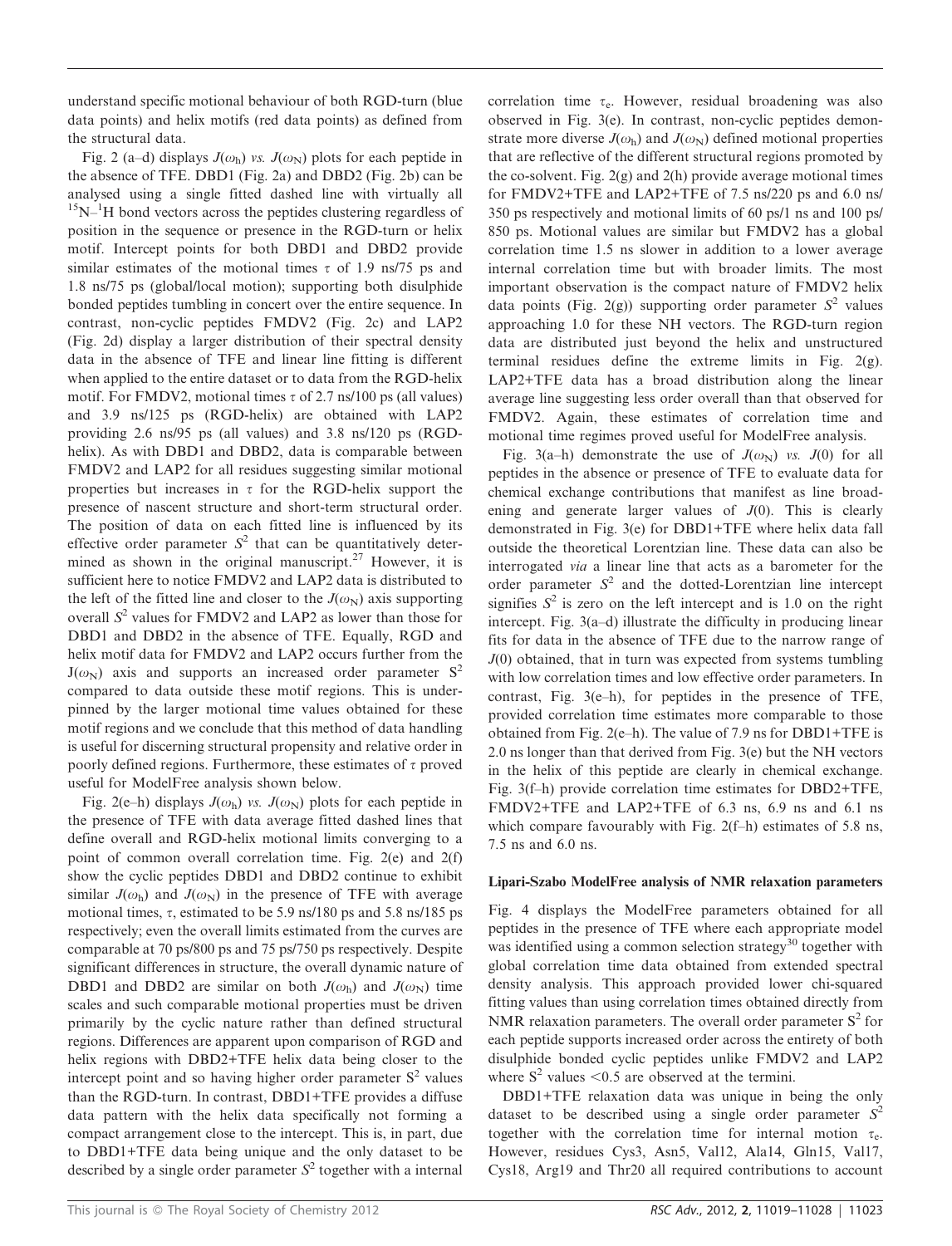

Fig. 4 Column plots describing the results of model-free Lipari-Szabo analysis of (a), (e) and (i) DBD1+TFE, (b), (f), (j) and (m) DBD2+TFE, (c), (g), (k) and (n) FMDV2+TFE and (d), (h), (l) and (o) LAP2+TFE with amino acid sequence. Data reporting within TFE defined structure regions from Fig. 1 are coloured blue for RGD-turn and red for the helix region for each peptide.

for additional line broadening due to chemical exchange, characterised by  $R_{ex}$  as identified in Fig. 4(i); confirming the validity of data points to the right of Lorentzian boundary in Fig. 3(e). The unique nature of DBD1+TFE data is also seen with concomitant  $\tau_e$  contributions <500 ps (with the exception of Thr20) that are smaller than those within the remaining peptides. This is most apparent for the RGD region that displays an average  $\tau_e$  across the three amino acids of *ca.* 0.15 ns compared to 0.96 ns, 1.60 ns and 1.15 ns for DBD2+TFE, FMDV2+TFE and LAP2+TFE respectively.  $R_{\text{ex}}$  and  $\tau_e$  contributions label DBD1+TFE as having unique properties among the peptides studied.

Helical regions of DBD2+TFE, FMDV2+TFE and LAP2+TFE provided optimal ModelFree chi-squared values when using a single order parameter and internal correlation time. However, data for most residues outside the helical region did not provide satisfactory fits from a  $S^2/\tau_e$  model and optimal fits were obtained using two internal motion processes covering fast and slow nanosecond timescale events, as described by their own specific order parameters  $S_f^2$  and  $S_s^2$ . Sufficient data redundancy was maintained by estimating only  $\tau_e$  in addition to  $S_f^2$  and  $S_s^2$  and in these cases  $S_f^2 \cdot S_s^2 = S^2$ . Unlike DBD1+TFE, DBD2+TFE exhibits slow and fast motion contributions although  $S<sup>2</sup>$  values remain greater than 0.7 across the peptide with the exception of Cys20 and Hsl21 (Fig. 4b); suggesting a reasonably rigid backbone as expected. These differences compared to DBD1+TFE are most likely due to the open structural arrangement of DBD2+TFE (Fig. 1b). The RGD region of DBD2+TFE displays internal motion of 0.04/2.00/0.85 ns for Arg7/Gly8/Asp9 and is slower compared to DBD1+TFE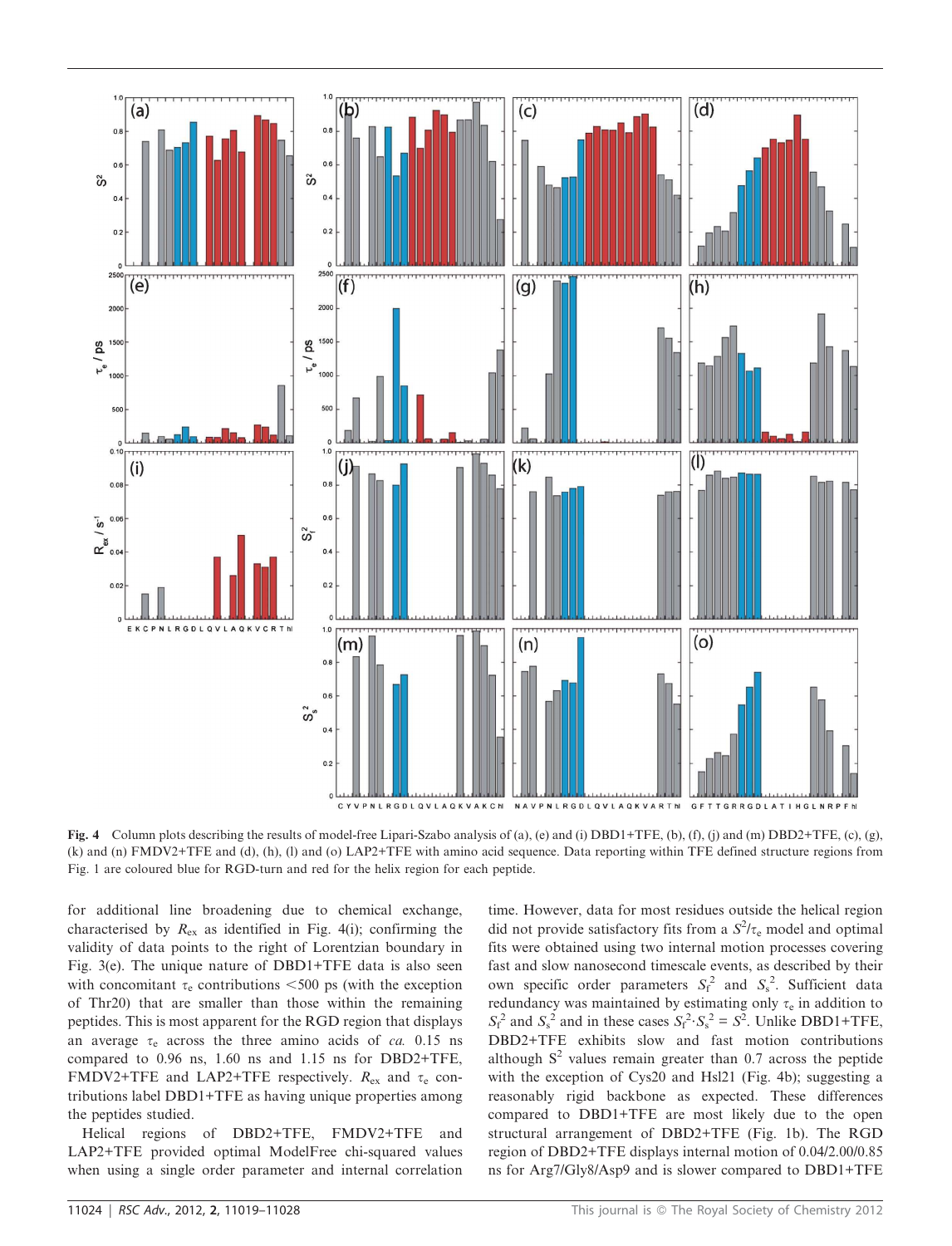(Fig. 4e) but not as slow as observed for Arg7/Gly8 of FMDV2+TFE (see below).

ModelFree data for FMDV2+TFE and LAP2+TFE highlight different overall  $S<sup>2</sup>$  order parameter in Fig. 4c and 4d. Helical regions provide average  $S^2$  of 0.83  $\pm$  0.04 and 0.76  $\pm$  0.07 for FMDV2+TFE and LAP2+TFE respectively. The helix in FMDV2+TFE displays the highest overall rigidity of all peptides studied and despite not having a disulphide-bond to hold the peptide in a cyclic conformation, FMDV2+TFE has average termini  $S^2$  values of 0.54  $\pm$  0.11 compared to 0.28  $\pm$  0.14 for LAP2+TFE suggesting increased rigidity in the termini of FMDV2+TFE. Fig. 5g and 5h highlight significant slow internal motions in both termini of LAP2+TFE that manifest in the C-terminus of FMDV2+TFE but are not as prevalent within its N-terminus. This is supported by NOEs observed in FMDV2+TFE between N-terminal residues and the turn-helix. In contrast, LAP2+TFE displays mobile termini where  $S_s^2 < S_f^2$ that dominates as the low overall order parameters in Fig. 5d. The RGD region of FMDV2+TFE suggests Asp9 has similar dynamic characteristics as the helix with  $S_s^2 = 0.95$  but Arg7 and Gly8 have significant slow internal motion values of 2.38 ns and 2.48 ns respectively. In contrast, the internal correlation times of Arg7/Gly8 of LAP2+TFE are more comparable to Gly8 in DBD2+TFE. FMDV2+TFE has the most ordered helical region and termini of the non-cyclic peptide pair but also exhibits comparatively slow internal motions in the Arg-Gly region of the RGD motif when compared to the other peptides. LAP2+TFE exhibits very flexible termini making this peptide unique.

A ModelFree investigation of relaxation data in the absence of TFE using correlation times derived from Fig. 2(a–d) is shown in Fig. 5. Data fits support both cyclic peptides having rigidity across their respective sequences, as suggested above. Order parameter  $S^2$  remains fairly constant across the RGD-helix regions of both DBD1-TFE and DBD2-TFE; supporting the



Fig. 5 Column plots describing the order parameter  $S^2$  results of modelfree Lipari-Szabo analysis of (a) DBD1-TFE, (b) DBD2-TFE, (c) FMDV2-TFE and (d) LAP2-TFE with amino acid sequence. Data reporting within TFE defined structure regions from Fig. 1 are coloured blue for RGD-turn and red for the helix region for each peptide.

disulphide bonds promoting interaction between the N- and C-terminal regions of each peptide. In contrast both FMDV2- TFE and LAP2-TFE provide similar  $S^2$  profiles that would be expected from peptides with no defined structure in solution although increased order parameter toward the centre of the peptide acknowledges a reduction in the backbone degrees of freedom. Close inspection of Fig. 5c and 5d indicate that the helix forming regions have increased order, as illustrated in Fig. 5c where Val17 has an  $S^2$  of 0.45 but the equivalent residue 5 amino acids from the N-terminus, Asn4, has an  $S^2$  value of 0.35. This provides evidence for the  $S<sup>2</sup>$  maximum is at Leu13 in FMDV2-TFE unlike the sequence centre at Gln11. The asymmetry observed in the order parameter of FMDV2 in the absence of TFE suggests the presence of nascent structure in this peptide; these subtle but significant changes are supported by the spectral density data in Fig. 2c and 2d; this verifies the use of NMR relaxation parameters in the study nascent structure. The equivalent asymmetry in the order parameter profile of LAP2- TFE is less obvious due to the smaller helix placing the largest  $S^2$ values in the middle of the peptide.

#### Implications of peptide structure and NMR relaxation dynamics for integrin recognition and specificity

Specificity of biotinylated peptides for  $\alpha \nu \beta 6$  was assessed using the paired cell lines A375P.Beta6.puro and A375P.puro.<sup>10</sup> Both cell lines express integrins  $\alpha \nu \beta 8$ ,  $\alpha \nu \beta 5$ ,  $\alpha \nu \beta 3$  and  $\alpha 5 \beta 1$  (data not shown) but only A375P.Beta6.puro expresses  $\alpha \nu \beta$ 6. Biotinylated A20FMDV2, DBD1 and DBD2 bind to A375P.Beta6.puro at nanomolar concentrations but only at micromolar concentrations to A375P.puro (Fig. S7, ESI†), showing a high degree of both affinity and specificity for  $\alpha \nu \beta 6$ . DBD1 shows the highest degree of binding to the  $\alpha \nu \beta 6$ -negative A375P.puro, followed by DBD2, and finally A20FMDV2, which has an extremely low level of binding even at 10  $\mu$ M (Fig. S7, ESI†). A20LAP has previously been shown to have a much lower affinity for  $\alpha v \beta 6^{10}$ and in similar experiments also bound to A375P.puro at micromolar concentrations (data not shown).

#### **Discussion**

Our previous structure-function studies of RGD peptides toward integrin  $\alpha \nu \beta 6$  highlighted a clear correlation between helical length and affinity toward the integrin.<sup>10,13</sup> These investigations supported the proposition that TFE-generated helical peptide structures are adopted upon binding the integrin. From a functional viewpoint, FACS analysis of each peptide confirms FMDV2 as the most  $\alpha \nu \beta 6$  specific peptide and both flow cytometry (Fig. S7, ESI†) and solid-phase binding assays (data not shown) demonstrate that cyclisation *via* a disulphide bond does not detrimentally change affinity toward  $\alpha v \beta 6$  in DBD1 and DBD2. However like LAP2, DBD1 and DBD2 also bind to integrin  $\alpha \beta$ 6-negative cells that express integrins  $\alpha \beta$ 3,  $\alpha \beta$ 5,  $\alpha \nu \beta$ 8 and  $\alpha$ 5 $\beta$ 1; the unique specificity of FMDV2 to integrin  $\alpha v\beta6$  is lost due to the addition of the disulphide bond even though DBD1 and DBD2 are sequence related to FMDV2.

Fig. 1 illustrates that each peptide adopts a specific helical conformation in TFE; a potential basis for both affinity and specificity differences. Structural differences between DBD1 and FMDV2 originate from the disulphide bond, as proven by the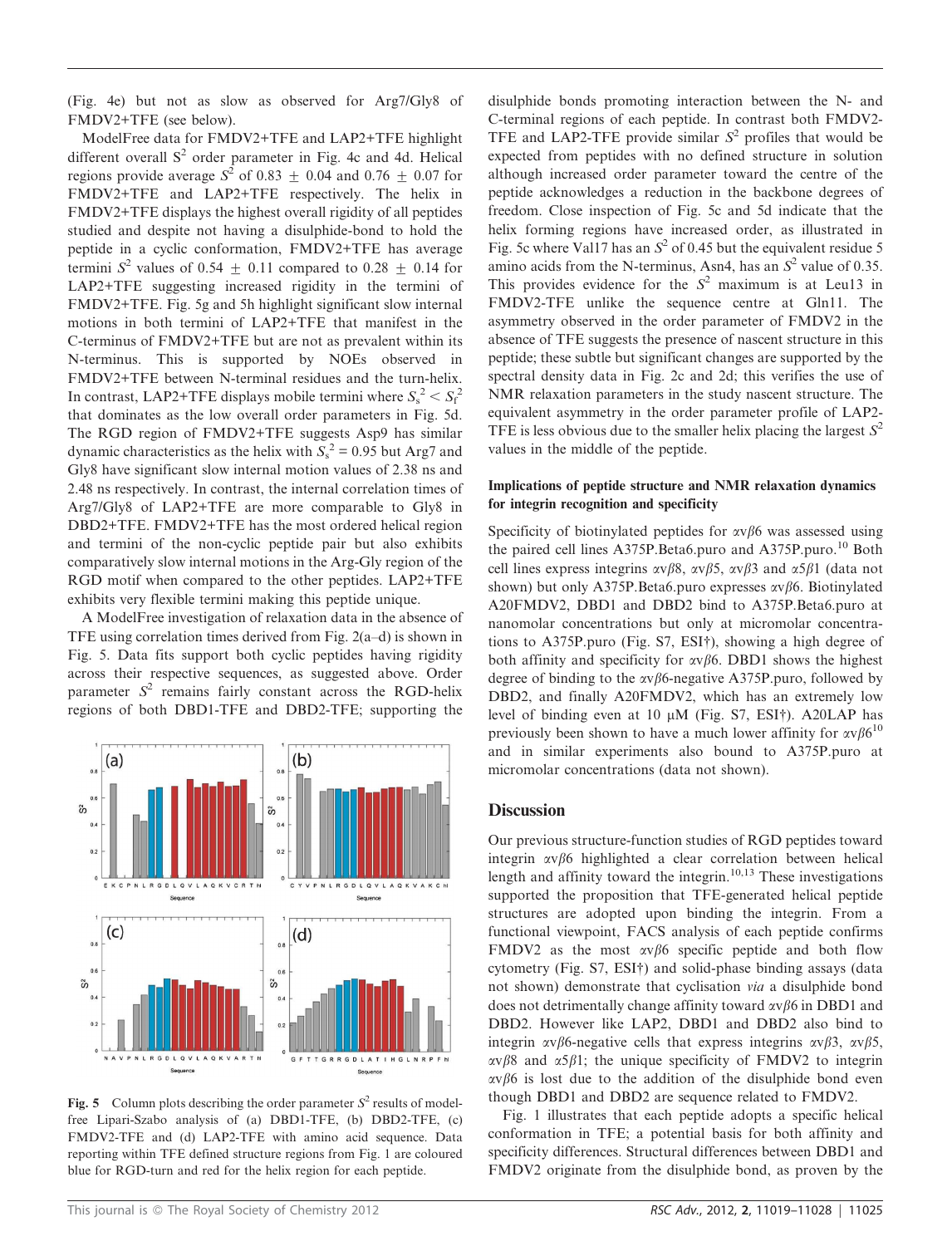similarities between <sup>15</sup>N HSQC data for reduced DBD1 and FMDV2 (Fig. S8, ESI†). The DBD1 helix is considerably different in that Leu10 is not within the helical section and this peptide forms an RGDL-helix motif in contrast to the RGDhelix motif that DBD2, FMDV2 and LAP2 exhibit. However, DBD1 displays a higher affinity than FMDV2 for the integrin although it is not  $\alpha \nu \beta 6$  specific; suggesting the change in structural motif is not detrimental to  $\alpha v \beta 6$  recognition. Our previous study ranked FMDV2 with higher affinity than LAP based on helix length $10$  where length of the helix in TFE followed as (DBD1 > FMDV2 > DBD2 > LAP2) which correlates with  $\alpha \nu \beta 6$  affinity (DBD1 > A20FMDV2  $\geq$  DBD2 > A20LAP). Affinity to integrins other than  $\alpha \nu \beta 6$  expressed on A375P.puro cells follows DBD1 > DBD2 > FMDV2, such that specificity to other integrins does not correlate with helix length.

LAP2+TFE is the most dynamically flexible peptide with lower  $S^2$  values suggesting significant motion at both termini, in contrast to that observed for FMDV2+TFE. These dynamic differences clearly separate LAP2 and FMDV2 as distinct from each other and may account for differences in affinity and specificity for  $\alpha \nu \beta 6$ . Also, slow internal motions observed in the Arg-Gly of the RGD region of FMDV2 separate it from the other three peptides studied. These observations suggest the hypothesis that  $\alpha \nu \beta 6$  specificity is dynamically driven by a suitable peptide ligand creating a rigid helix with a high order parameter and an RGD motif with slow internal motions; properties that FMDV2 demonstrates. It is worth remembering that LAP2 contains the M16L mutation which could be argued as sufficiently different to the natural substrate (LAP) to question these conclusions, but <sup>15</sup>N HSQC overlays of LAP and LAP2 (Fig. S9, ESI†) show the similarity between these two peptides. <sup>15</sup>N-labelled LAP could never be produced in sufficient quantities for NMR relaxation studies; necessitating the use of LAP2 instead.

Critical observations involve the role of the disulphide bonds in both DBD1 and DBD2 that create two peptides with dramatically different dynamic properties upon helix formation. The disulphide bond promotes helix formation by destabilising the unfolded state but it also enforces a reduction in specificity toward  $\alpha v \beta 6$ . This makes DBD1 and DBD2 less useful as starting points for the design of mimetics for cancer therapy or imaging. DBD2 displays dynamic properties most similar to FMDV2 and it follows that DBD2's specificity to  $\alpha \nu \beta 6$  is closest to FMDV2; an observation that further supports the hypothesis that ligand dynamics drives  $\alpha \nu \beta 6$  specificity. Equally, the dynamics of DBD2 are sufficiently diverse from FMDV2 to differentiate their respective affinities and specificities toward  $\alpha \nu \beta$ 6. This suggests specificity and affinity are finely balanced for ligands towards  $\alpha v\beta6$  and increased affinity will sacrifice specificity and *vice versa*. This concept is supported by the dynamic and exchange active peptide DBD1 having the highest affinity toward  $\alpha$ v $\beta$ 6 at the cost of being a peptide that recognises other integrins, an observation that equally suggests integrins other than  $\alpha v\beta6$  interact with conformationally labile ligands. Ultimately, NMR relaxation dynamics support FMDV2 forming a rigid RGD-helix motif, as shown by the tight compact nature of data in Fig. 2g, and that this rigid nature supports an optimal fit to the  $\alpha v\beta6$  ligand-binding site. In addition, this rigidity is not conducive to binding to other integrins, including

others from the  $\alpha v$  class and supports the  $\beta 6$  subunit as the key ingredient for  $\alpha \nu \beta 6$  recognition. As a result, the  $\beta$ -unit must define specificity across the integrin classes and can sense the sequence, structure and dynamics of potential ligands.

#### **Conclusions**

Isotopically enriched peptides have allowed a precise structure and dynamic study of ligands with different affinities and specificities toward integrin  $\alpha \beta$ 6. This approach supports our initial hypothesis that peptide ligand helix formation is linked to affinity and specificity but has equally identified the dynamic nature of peptides as important. Our results suggest that integrin  $\alpha \nu \beta$ 6 specific peptides require the formation of a structurally rigid helix directly following the RGD motif that exhibits slow internal motion. In combination, specificity and affinity toward  $\alpha$ v $\beta$ 6 appear to be dictated by both the dynamic nature and RGD-turn helix length in the peptide ligand; FMDV2 is optimised with respect to both properties. As a cautionary observation, our data also confirms that cyclising peptides can change their dynamic behaviour in a manner that alters their affinity and specificity toward  $\alpha \nu \beta 6$ . This observation could hold true for many different protein-target systems investigated *in vitro* or within the field of drug screening and discovery.

Finally, from a technological viewpoint, this study has shown that  $15N NMR$  relaxation for peptides can be achieved using the same theoretical and practical solution dynamics as used over the last 20+ years in protein NMR. The combined use of reduced spectral density and ModelFree formalism has created a unique insight into ligand dynamic properties that can explain subtle differences in ligand affinity and specificity for integrin  $\alpha v \beta 6$ . We have also confirmed that trifluroethanol-water systems radically affect the viscosity of solutions that manifest in longer correlation times for peptides.

#### **Experimental**

#### Plasmid preparation and fusion protein expression and purification

The production and purification of recombinant, isotopically enriched peptides was completed as previously described<sup>23</sup> and is also reported in detail within the ESI<sup>†</sup>.

#### NMR sample preparation

Lyophilised peptide was prepared for NMR analysis to a final concentration of 1 mM as determined by sample weight. Peptides were dissolved in NMR buffer of 20 mM Na2HPO4, 100 mM NaCl, pH 6.5 with  $10\%$  (v/v) D<sub>2</sub>O (Goss scientific Ltd). Samples had a final volume of 330 µL and transferred to a Shigemi (BMS-005V) NMR tube for NMR analysis. Peptides analyzed in the presence of TFE were prepared in 20 mM  $Na<sub>2</sub>HPO<sub>4</sub>$ , 100 mM NaCl, pH 6.5 with 30% (v/v) d3-TFE to a final volume of 330  $\mu$ L. 30%(v/v) TFE was chosen to complement our previous studies where far-UV circular dichroism confirmed integrin peptides complete the co-operative transition of helix formation below this TFE ratio; typically between  $15-25\%$  TFE(v/v).<sup>10</sup> The disulphide bonded peptides DBD1 and DBD2 were oxidized in the presence of a  $10\times$  molar excess of oxidised glutathione before analysis.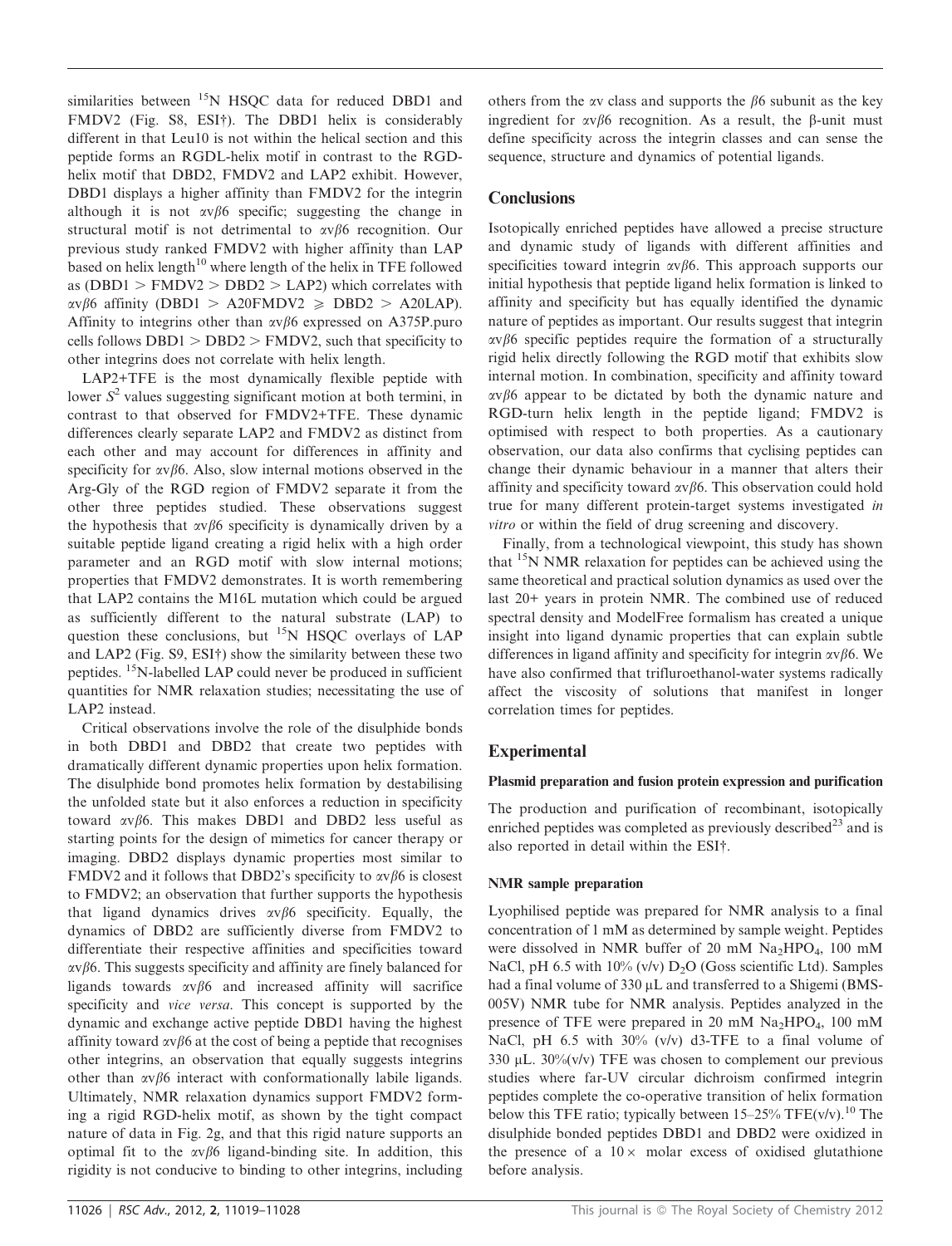#### NMR data acquisition, processing and analysis

Standard NMR experiments<sup>29</sup> were carried out at 10  $^{\circ}$ C on a Varian UnityINOVA with RT-HCN probe and Bruker AV3 spectrometer with QCI-F cryoprobe operating at 14.1 Tesla  $(^1H)$ resonance frequency of 600 MHz). Specific experiments used for peptide structure elucidation are described in the ESI $\dagger$ . Each  $^{15}N$  $T_1$ ,  $T_2$  and heteronuclear NOE experiment was acquired with the same spectral resolution as HSQC experiments.  $10^{-15}$ N T<sub>1</sub> experiments were completed for each peptide and solvent with differing relaxation delays of 64, 128, 256, 384, 512, 640, 768 and 896 ms with 250 and 640 ms delays repeated. <sup>15</sup>N T<sub>2</sub> data were collected with 11 different experiments with relaxation delays of 40, 60, 80, 100, 120, 140, 160, 180 and 200 ms with 80 and 160 ms delays repeated. Heteronuclear NOE experiments were acquired with a transient cycle of 5.5 s both with and without saturation of amide protons. All NMR data were processed using NMRpipe<sup>31</sup> on Linux PCs and all NMR spectra were assigned and relaxation data analysed using the software package CCPN Analysis.<sup>32</sup>

#### Structure calculation and analysis

NOE distance restraints for each peptide were assigned from 2D and 3D NOESY datasets with a constant bin size of 1.2 to 5.5  $\AA$ that is optimal for peptide structures.<sup>12</sup> CNS version  $1.1^{33}$  was used to calculate an initial set of 20 structures for each peptide with torsion angle/velocity initialized – simulated annealing from each linear peptide and a total of 10 cycles of energy minimization were completed, each with 200 cooling steps. Iterations of visualization and violation analysis were completed until no van der Waals or NOE violation were seen greater than  $0.2$  Å in line with previous structural studies of integrin peptides.<sup>10</sup> Dihedral angle restraints were applied only to residues with a-helical conformations as determined by direct analysis of structures created from NOE restraints. Following dihedral angle refinement, hydrogen bond donor acceptor pairs were identified from these intermediate structures and used for final structural refinement. All restraints were added to a final calculation of 100 structures, of which the 50 with the lowest reported energy were further water refined using YASARA (AMBER96 force field) and became the final ensemble for each peptide. The precision of each ensemble of 50 structures was assessed using the program PROCHECK-NMR $34$  to score occupation of favourable, allowed or disallowed regions in the Ramachandran plot. All images of the peptides and ensembles were made using Pymol.<sup>35</sup> Limits of the helix for each peptide ensemble were defined by a combination of dihedral angles (confirmed by PROCHECK), NOEs and hydrogen bonds.

#### NMR relaxation data analysis

<sup>15</sup>N  $T_1$  and  $T_2$  relaxation data for each nucleus was fitted to a monoexponential decay within CCPN Analysis and heteronuclear NOE data was obtained as either  $(I - I_0)/I_0(\eta)$  or  $I/I_0(\eta)$ - 1) for general or ModelFree analysis respectively. Reduced spectral density and theoretical dipolar  ${}^{15}N T_1$ ,  $T_2$  calculations (for correlation time estimation) were made using the equations published by Kay and co-workers<sup>26</sup> and include chemical shift anisotropy contributions where appropriate. The simple Lorentzian model for spectral density as used in Fig. 2, 3 and S9 $\dagger$ was taken to be  $J(\omega) = 2/5 \left[ \tau_m / (1 + \omega^2 \tau_m^2) \right]$ . Linear curve fitting of spectral density data was achieved using KaleidaGraph software. ModelFree  $4.0^{30,36-39}$  was used to provide order parameters, internal motions and exchange broadening analysis. Specific details regarding these analyses are given in the results and discussion section of the text.

#### Determination of peptide integrin  $\alpha \nu \beta$ 6 specificity by FACS analysis

Cell lines A375P.Beta6.puro and A375P.puro $10$  were washed with 20 mM Tris pH 7.5, 50 mM NaCl, 20 mM EDTA, 0.1% BSA, 0.1% sodium azide and with 20 mM Tris pH 7.5, 50 mM NaCl,  $0.5$  mM MgCl<sub>2</sub>, 1 mM CaCl<sub>2</sub>,  $0.1\%$  BSA,  $0.1\%$  sodium azide (MGCA 0.1/0.1), then incubated with biotinylated peptides. Cells were washed with MGCA 0.1/0.1 and bound peptide detected with anti-biotin antibody (Jackson ImmunoResearch) followed by Alexa-488 anti-mouse (Molecular Probes). Cells were analysed by flow cytometry (Beckton Dickinson LSR-1 with CellQuest software) and signal normalised to 10D5 (anti-alphaVbeta6 monoclonal antibody) binding to A375P.Beta6.puro.

#### Acknowledgements

We are gratefully acknowledge Antonio Saha for assistance with peptide flow cytometry experiments. We also thank the BBSRC for funding JLW through a doctoral training account (BB/ D526461/1) and The Wellcome Trust for Equipment Grant 091163/Z/10/Z (MJH and RAW).

#### References

- 1 R. O. Hynes, *Cell*, 2002, 110, 673–687.
- 2 C. A. Morton, I. Campbell and R. M. MacKie, *Br. J. Dermatol.*, 1996, 135, 853–855.
- 3 D. Kohda, C. J. Morton, A. A. Parkar, H. Hatanaka, F. M. Inagaki, I. D. Campbell and A. J. Day, *Cell*, 1996, 86, 767–775.
- 4 C. J. Morton, D. J. Pugh, E. L. Brown, J. D. Kahmann, D. A. Renzoni and I. D. Campbell, *Structure*, 1996, 4, 705–714.
- 5 G. J. Thomas, M. P. Lewis, I. R. Hart, J. F. Marshall and P. M. Speight, *Int. J. Cancer*, 2001, 92, 641–650.
- 6 G. J. Thomas, M. P. Lewis, S. A. Whawell, A. Russell, D. Sheppard, I. R. Hart, P. M. Speight and J. F. Marshall, *J. Invest. Dermatol.*, 2001, 117, 67–73.
- 7 G. J. Thomas, M. L. Nystrom and J. F. Marshall, *J. Oral Pathol. Med.*, 2006, 35, 1–10.
- 8 B. Dalhus, M. Saarinen, U. H. Sauer, P. Eklund, K. Johansson, A. Karlsson, S. Ramaswamy, A. Bjork, B. Synstad, K. Naterstad, R. Sirevag and H. Eklund, *J. Mol. Biol.*, 2002, 318, 707–721.
- 9 S. Kraft, B. Diefenbach, R. Mehta, A. Jonczyk, G. A. Luckenbach and S. L. Goodman, *J. Biol. Chem.*, 1999, 274, 1979–1985.
- 10 D. Dicara, C. Rapisarda, J. L. Sutcliffe, S. M. Violette, P. H. Weinreb, I. R. Hart, M. J. Howard and J. F. Marshall, *J. Biol. Chem.*, 2007, 282, 9657–9665.
- 11 M. Buck, *Q. Rev. Biophys.*, 1998, 31, 297–355.
- 12 J. F. Povey, C. M. Smales, S. J. Hassard and M. J. Howard, *J. Struct. Biol.*, 2007, 157, 329–338.
- 13 J. L. Wagstaff, S. Vallath, J. F. Marshall, R. A. Williamson and M. J. Howard, *Chem. Commun.*, 2010, 46, 7533–7535.
- 14 D. Logan, R. Abu-Ghazaleh, W. Blakemore, S. Curry, T. Jackson, A. King, S. Lea, R. Lewis, J. Newman and N. Parry, *Nature*, 1993, 362, 566–568.
- 15 P. Wittung-Stafshede, *Acc. Chem. Res.*, 2002, 35, 201–208.
- 16 S. H. Hausner, D. DiCara, J. Marik, J. F. Marshall and J. L. Sutcliffe, *Cancer Res.*, 2007, 67, 7833–7840.